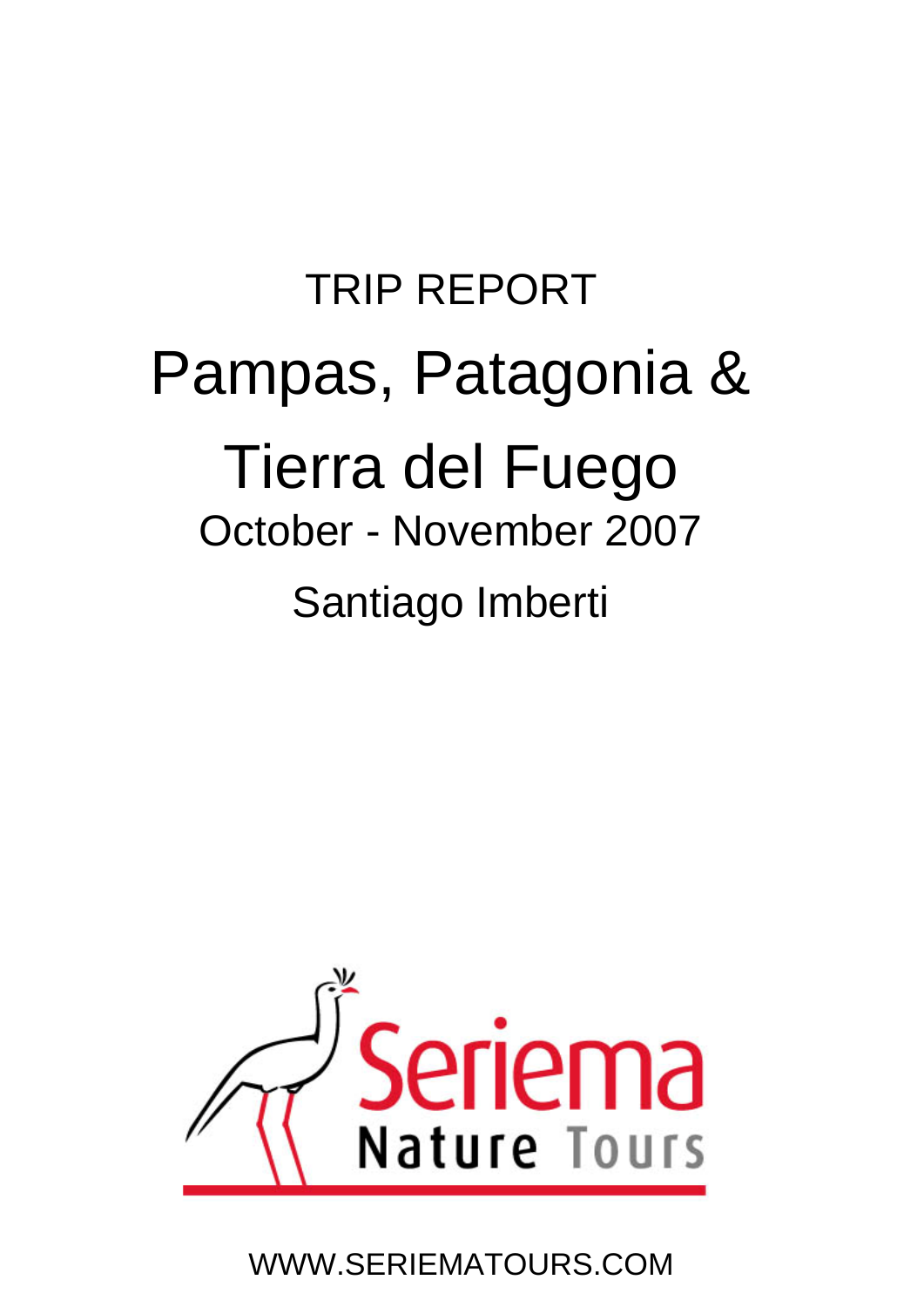#### Introduction

The legendary vast lands of the Pampas and Patagonia need no introduction. The combination of these two destinations provides an overview of some of the most amazing landscapes, stretching out from the Atlantic coast down to the southern tip of the fabled Andes range. Not only will you be spoilt by the scenery visiting these areas, remarkable birds are also to be seen. Sought-after endemics (or nearly so!) such as Pampas Meadowlark, Yellow Cardinal, Hudson's Black Tyrant, Rusty-backed Monjita, Austral Rail, Hooded Grebe, Magellanic Plover and Patagonian Tinamou, to name a few, are some of the delights we came across on our 2007 trip.

Cosmopolitan Buenos Aires welcomed us with the bright weather of austral spring. Driving away from this lively metropolis we entered the pampas: a mosaic of grasslands, marshes and woods. Shortly after leaving the urban setting, we found a good habitat and jumped out of the vehicle to stake out our first birds. Black-necked and Coscoroba Swans, Maguari Storks, Roseate Spoonbills, Southern Screamers and White-faced Ibises were plainly seen while we searched the reedbeds and tall pampas grass stands looking for passerines. We spent the morning driving and birding until we reached the coastal Atlantic area, to the quiet village of San Clemente. From here we explored the sea coast, mudflats and brackish grasslands, were we found several specialties. Olrog's Gulls and Snowy-crowned Terns were easily found amongst thousands of other waders in the Punta Rasa reserve. Driving inland, we visited some private estancias to find Greater Rheas, Black-headed Duck and other specialties.

As we headed south, we left behind the pampas flatland to enter those large open natural spaces, so much renown worldwide, that still today remain largely untouched, almost identical to what explorers found hundreds of years ago. Patagonia still retains that wild edge only remote places have, and the first few days were only a tiny example of what was to come. Heading into the southern part of the trip, the Strobel Plateau was the goal of the expedition and the search there did not prove fruitless, the Hooded 'Holy' Grebes (yes, plural!) were shining in perfect sunlight (albeit a bit windy perhaps…) for us. Hoping the future of this species may be a bit brighter than it is today, as the population is declining badly due to drought and the introduction of exotic species. In any case, we crowned that incredible day with a couple of well displayed Austral Rails, the tantalizing smell of roasting lamb leading us back to the Estancia we were staying at.

Having concluded our exploration of mountains, steppes and sea coasts of southern Patagonia, we left the continent, crossed the Magellan Strait, landing in Tierra del Fuego. The picturesque city of Ushuaia, at latitude 54 south, was our gateway to the World's End. We spent our time exploring the harbour and Darwin's unspoiled Cordillera. Once in the National Park, we came across even more specialties typical of the Sub Antarctic woods. Climbing up above the timberline we went looking for Yellow-bridled Finch and the much sought-after Whitebellied Seedsnipe, which were also added to our list. A pelagic trip along the mighty Beagle Channel concluded our tour, where we found Gentoo Penguin and Magellanic Diving-Petrel.

Despite some foul weather on the southern part of the trip (remember, Patagonia equals four seasons in one day!), we did manage to see almost all the targeted species. Added to this, the top quality of the food and wines offered even at the most remotes sites we stayed at, made this trip complete!

**REFERENCES** Global threat categories by BirdLife International CR = CRITICAL EN = ENDANGERED VU = VULNERABLE NT = NEAR THREATENED

 $E =$  ENDEMIC SPECIES EB = ENDEMIC BREEDER NE = NEAR ENDEMIC (90% or more of their distribution is in Argentina) I = INTRODUCED

\* This report includes the birds seen on the tour "Birding Patagonia and the Pampas" or the accumulated list of the "Southern Argentina" tours (Parts I and II).

## WWW.SERIEMATOURS.COM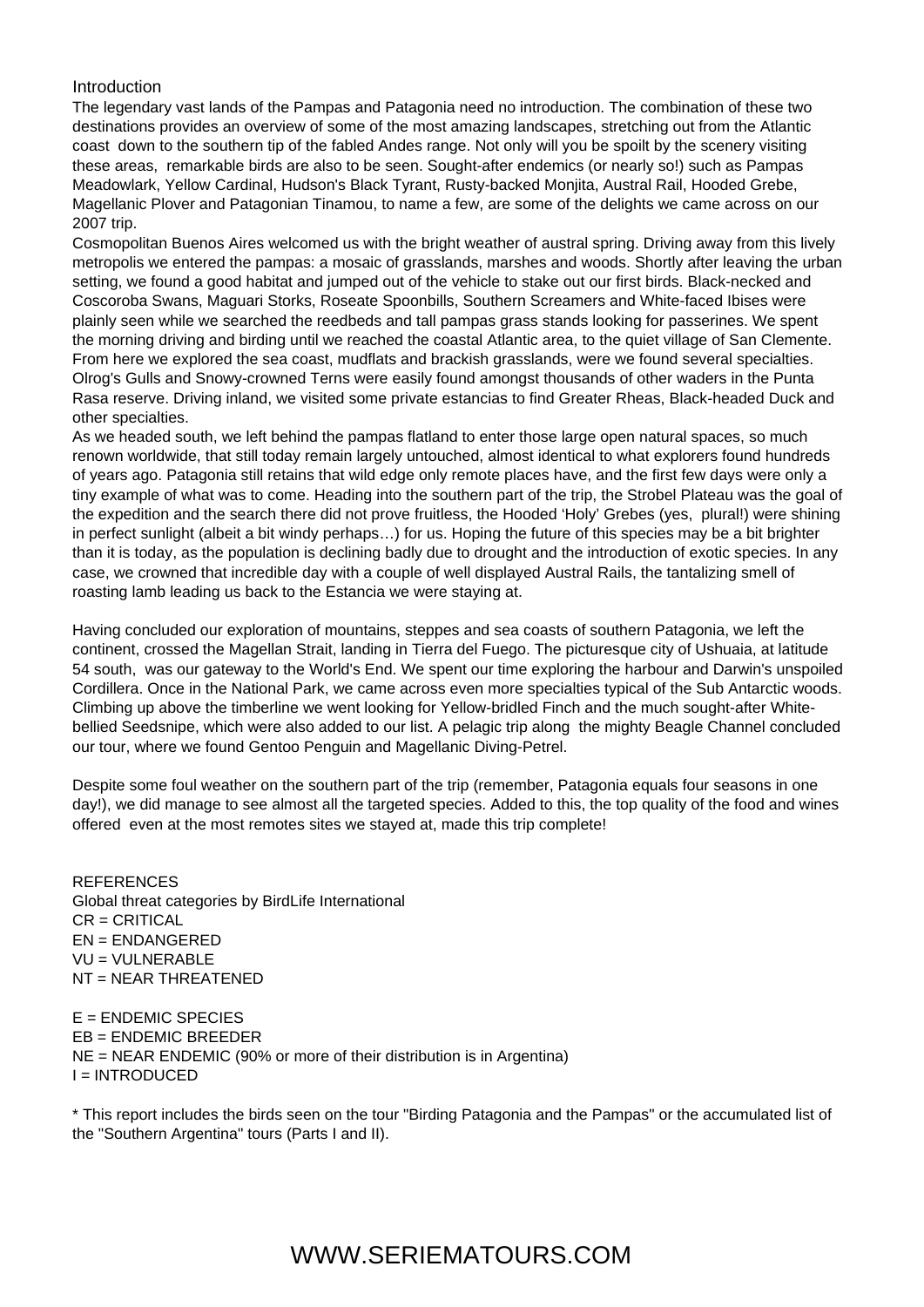| <b>NUM</b> | <b>REF</b> | <b>ENGLISH NAME</b>                                | <b>LATIN NAME</b>         |                                                                                                 |
|------------|------------|----------------------------------------------------|---------------------------|-------------------------------------------------------------------------------------------------|
|            |            | <b>Family Rheidae (Rheas)</b>                      |                           |                                                                                                 |
| 1          | <b>NT</b>  | Greater Rhea                                       | Rhea americana            | Several around General Lavalle & Punta Rasa                                                     |
| 2          | <b>NT</b>  | Lesser Rhea                                        | Pterocnemia pennata       | Common in the southern part                                                                     |
|            |            | <b>Family Tinamidae (Tinamous)</b>                 |                           |                                                                                                 |
| 3          |            | Spotted Nothura                                    | Nothura maculosa          | Several around General Lavalle & Punta Rasa                                                     |
| 4          | <b>NE</b>  | <b>Elegant Crested-Tinamou</b>                     | Eudromia elegans          | Common in the southern part                                                                     |
| 5          | <b>NE</b>  | Patagonian Tinamou                                 | Tinamotis ingoufi         | 5 birds near Piedra Buena, great views!                                                         |
|            |            | <b>Family Anhimidae (Screamers)</b>                |                           |                                                                                                 |
| 6          |            | Southern Screamer                                  | Chauna torquata           | Several near General Lavalle, San Clemente                                                      |
|            |            | Family Anatidae (Ducks, Geese, Swans)              |                           |                                                                                                 |
| 7          |            | White-faced Whistling-Duck                         | Dendrocygna viduata       | Several around General Lavalle & Punta Rasa                                                     |
| 8          |            | Fulvous Whistling-Duck                             | Dendrocygna bicolor       | 6 near Bahia Blanca                                                                             |
| 9          |            | <b>Black-necked Swan</b>                           | Cygnus melanocoryphus     | Common throughout                                                                               |
| 10         |            | Coscoroba Swan                                     | Coscoroba coscoroba       | Common throughout                                                                               |
| 11         |            | <b>Upland Goose</b>                                | Chloephaga picta          | Very abundant in the south, a flock of 1500 at La<br>Angostura                                  |
| 12         |            | Kelp Goose                                         | Chloephaga hybrida        | Several pairs on Ushuaia harbor                                                                 |
| 13         |            | Ashy-headed Goose                                  | Chloephaga poliocephala   | 1 at La angostura                                                                               |
| 14         |            | Ruddy-headed Goose                                 | Chloephaga rubidiceps     | 1 (of the very few left!) near Rio Gallegos                                                     |
| 15         |            | <b>Flying Steamer-Duck</b>                         | Tachyeres patachonicus    | 3 at Strobel Plateaux                                                                           |
| 16         |            | <b>Flightless Steamer-Duck</b>                     | Tachyeres pteneres        | A group in front of the hotel and at the national<br>park                                       |
| 17         | E-NT       | White-headed Steamer-Duck                          | Tachyeres leucocephalus   | 3 at a beach near P. Tombo                                                                      |
| 18         |            | <b>Crested Duck</b>                                | Lophonetta specularioides | Very abundant in the south 10-30 every day                                                      |
| 19         | <b>NT</b>  | Spectacled Duck                                    | Speculanas specularis     | 2 in Los Glaciares NP                                                                           |
| 20         |            | <b>Red Shoveler</b>                                | Anas platalea             | Common throughout                                                                               |
| 21         |            | Cinnamon Teal                                      | Anas cyanoptera           | 1 at the sewage ponds in Trelew                                                                 |
| 22         |            | <b>Silver Teal</b>                                 | Anas versicolor           | Several individuals every day mostly on the<br>northern part                                    |
| 23         |            | Chiloé Wigeon                                      | Anas sibilatrix           | Common throughout                                                                               |
| 24         |            | Speckled Teal                                      | Anas flavirostris         | Common throughout                                                                               |
| 25         |            | <b>White-cheeked Pintail</b>                       | Anas bahamensis           | A few at Gral Lavalle                                                                           |
| 26         |            | Yellow-billed Pintail                              | Anas spinicauda           | Common throughout                                                                               |
| 27         |            | Rosy-billed Pochard                                | Netta peposaca            | Several individuals every day mostly on the<br>northern part                                    |
| 28         |            | <b>Black-headed Duck</b>                           | Heteronetta atricapilla   | A few at Punta Rasa                                                                             |
| 29         |            | Lake Duck                                          | Oxyura vittata            | Several locations, biggest concentration at the<br>sewage ponds in Trelew                       |
|            |            | <b>Family Podicipedidae (Grebes)</b>               |                           |                                                                                                 |
| 30         |            | White-tufted Grebe                                 | Rollandia rolland         | Groups in several lagoons throught the trip                                                     |
| 31         |            | Pied-billed Grebe                                  | Podilymbus podiceps       | 5 Costanera Sur                                                                                 |
| 32         |            | Great Grebe                                        | Podiceps major            | A few on every coastal site                                                                     |
| 33         |            | <b>Silvery Grebe</b>                               | Podiceps occipitalis      | Groups in several lagoons throught the trip, more<br>abundant at Strobel                        |
| 34         | EB-NE-NT   | <b>Hooded Grebe</b>                                | Podiceps gallardoi        | 13 at Strobel Plateaux some doing courtship                                                     |
|            |            | <b>Family Phoenicopteridae (Flamingos)</b>         |                           |                                                                                                 |
| 35         | <b>NT</b>  | Chilean Flamingo                                   | Phoenicopterus chilensis  | Common throughout                                                                               |
|            |            | <b>Family Spheniscidae (Penguins)</b>              |                           |                                                                                                 |
| 36         | <b>NT</b>  | Gentoo Penguin                                     | Pygoscelis papua          | A nesting group in beagle channel                                                               |
| 37         | <b>NT</b>  | Magellanic Penguin                                 | Spheniscus magellanicus   | Several thousands at Tombo and Valdes Peninsula                                                 |
|            |            | <b>Family Diomedeidae (Albatrosses)</b>            |                           |                                                                                                 |
| 38         | EN         | <b>Black-browed Albatross</b>                      | Thalassarche melanophrys  | 2 at Monte Leon NP                                                                              |
|            |            | <b>Family Procellaridae (Petrels, Shearwaters)</b> |                           |                                                                                                 |
| 39         | <b>NT</b>  | Southern Giant Petrel                              | Macronectes giganteus     | Several at all coastal sites on the south part                                                  |
| 40         | <b>NT</b>  | Northern Giant Petrel                              | Macronectes halli         | 1 at Monte Leon NP                                                                              |
| 41         |            | Cory's Shearwater                                  | Calonectris diomedea      | After a windstorm up to 10.000 birds near San<br>Antonio Oeste the largest number ever recorded |
|            |            |                                                    |                           | on argentinean waters!!                                                                         |
|            |            | <b>Family Pelecanoididae (Diving-Petrels)</b>      |                           |                                                                                                 |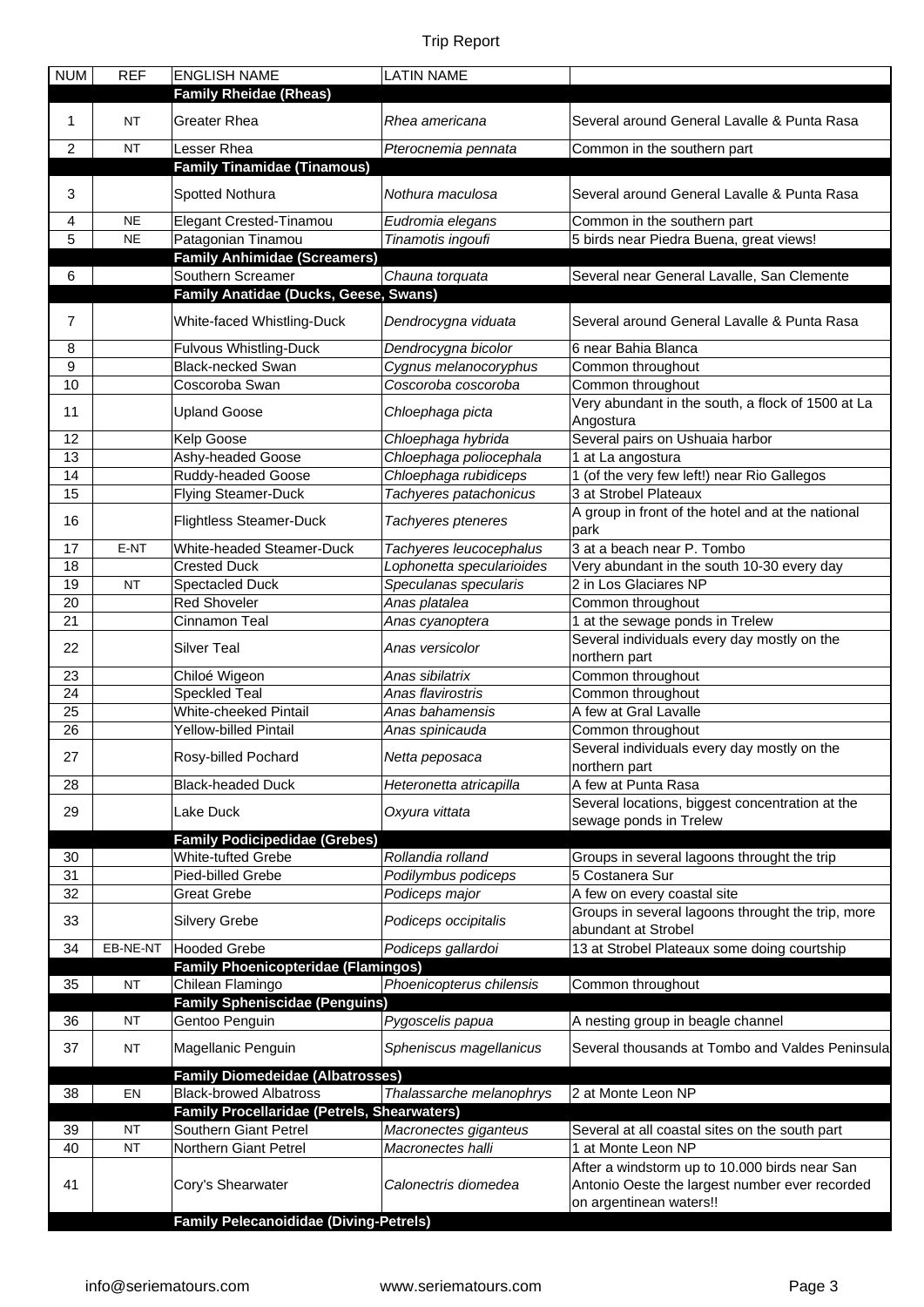| 42 |           | Magellanic Diving-Petrel                                           | Pelecanoides magellani     | Several seen from the boat at Beagle Channel                                              |
|----|-----------|--------------------------------------------------------------------|----------------------------|-------------------------------------------------------------------------------------------|
|    |           | Family Phalacrocoracidae (Cormorants, Cormorants)                  |                            |                                                                                           |
| 43 |           | Neotropic Cormorant                                                | Phalacrocorax brasilianus  | Common throughout                                                                         |
| 44 |           | Magellan Cormorant                                                 | Phalacrocorax magellanicus | Several at most coastal sites                                                             |
| 45 |           | <b>Imperial Cormorant</b>                                          | Phalacrocorax atriceps     | Over 3000 at Monte Leon NP, several at other<br>coastal sites                             |
|    |           | Family Ardeidae (Herons, Egrets, Bitterns)                         |                            |                                                                                           |
| 46 |           | Black-crowned Night-Heron                                          | Nycticorax nycticorax      | 2 at Punta Rasa                                                                           |
| 47 |           | <b>Striated Heron</b>                                              | <b>Butorides striata</b>   | Several at Gral. Lavalle & Punta Rasa                                                     |
|    |           |                                                                    | <b>Bubulcus ibis</b>       | Several at Gral. Lavalle & Punta Rasa, a few                                              |
| 48 |           | Cattle Egret                                                       |                            | further south                                                                             |
| 49 |           | Cocoi Heron                                                        | Ardea cocoi                | Several at Gral. Lavalle & Punta Rasa                                                     |
| 50 |           | <b>Great Egret</b>                                                 | Ardea alba                 | Several at Gral. Lavalle & Punta Rasa, a few<br>further south at Bahia Blanca             |
| 51 |           | <b>Whistling Heron</b>                                             | Syrigma sibilatrix         | Several at Gral. Lavalle & Punta Rasa                                                     |
| 52 |           | Snowy Egret                                                        | Egretta thula              | Several at Gral. Lavalle & Punta Rasa, a few<br>further south                             |
|    |           | Family Threskiornithidae (Ibises, Spoonbills)                      |                            |                                                                                           |
| 53 |           | White-faced Ibis                                                   | Plegadis chihi             | Several hundreds at Gral. Lavalle & Punta Rasa, a<br>few further south up to Bahia Blanca |
| 54 |           | <b>Buff-necked Ibis</b>                                            | Theristicus caudatus       | A few individuals everywhere in the souhern part                                          |
| 55 |           | Roseate Spoonbill                                                  | Platalea ajaja             | Several at Gral. Lavalle & Punta Rasa                                                     |
|    |           | <b>Family Ciconidae (Storks)</b>                                   |                            |                                                                                           |
| 56 |           | Maguari Stork                                                      | Ciconia maguari            | A few individuals in Gral. Lavelle, Punta Rasa and<br>Bahia Blanca                        |
|    |           | <b>Family Cathartidae (Vultures)</b>                               |                            |                                                                                           |
| 57 |           | <b>Turkey Vulture</b>                                              | Cathartes aura             | Common throughout                                                                         |
| 58 | <b>NT</b> | Andean Condor                                                      | Vultur gryphus             | Magnificent display in Los Glaciares, up to 7 birds<br>at the same time                   |
|    |           | Family Accipitridae (Hawks, Kites, Eagles)                         |                            |                                                                                           |
| 59 |           | <b>White-tailed Kite</b>                                           | Elanus Ieucurus            | A few individuals a day south to San Antonio<br>Oeste                                     |
| 60 |           | <b>Snail Kite</b>                                                  | Rostrhamus sociabilis      | Several around General Lavalle & Punta Rasa                                               |
| 61 |           | Long-winged Harrier                                                | Circus buffoni             | A few individuals a day south to San Antonio<br>Oeste                                     |
| 62 |           | Cinereous Harrier                                                  | Circus cinereus            | A few individuals a day in the southern part                                              |
| 63 |           | Black-chested Buzzard-Eagle                                        | Geranoaetus melanoleucus   | 2 at the Strobel Plateaux                                                                 |
| 64 |           | Harri's Hawk                                                       | Parabuteo unicinctus       | 1 at San Antonio Oeste                                                                    |
| 65 |           | Roadside Hawk                                                      | <b>Buteo magnirostris</b>  | Punta Rasa                                                                                |
| 66 |           | Red-backed Hawk<br><b>Family Falconidae (Caracaras, Falcons)</b>   | Buteo polyosoma            | 1-2 per day in the southern part                                                          |
| 67 |           | Southern Caracara                                                  | Caracara plancus           | Common throughout                                                                         |
| 68 |           | <b>White-throated Caracara</b>                                     | Phalcoboenus albogularis   | Small numbers at the rubbish dump                                                         |
| 69 |           | Chimango Caracara                                                  | Milvago chimango           | Common throughout                                                                         |
| 70 |           | American Kestrel                                                   | Falco sparverius           | 1-2 per day                                                                               |
| 71 |           | Aplomado Falcon                                                    | Falco femoralis            | individuals at Viedma & Strobel Plateaux                                                  |
|    |           | <b>Family Aramidae (Limpkin)</b>                                   |                            |                                                                                           |
| 72 |           | Limpkin                                                            | Aramus guarauna            | Several at Gral Lavalle                                                                   |
|    |           | Family Rallidae (Crakes, Rails, Coots)                             |                            |                                                                                           |
| 73 | NE-VU     | <b>Austral Rail</b>                                                | Rallus antarticus          | 3 superbly seen plus several heard at La Angosura                                         |
| 74 |           | Plumbeous Rail                                                     | Pardirallus sanguinolentus | 2 at Punta Rasa & Bahia Blanca                                                            |
| 75 |           | White-winged Coot                                                  | Fulica leucoptera          | Common throughout                                                                         |
| 76 |           | Red-gartered Coot                                                  | Fulica armillata           | Common throughout                                                                         |
| 77 |           | <b>Red-fronted Coot</b><br>Family Charadriidae (Plovers, Lapwings) | Fulica rufifrons           | Common throughout in the north                                                            |
| 78 |           | Southern Lapwing                                                   | Vanellus chilensis         | Common throughout                                                                         |
| 79 |           | American Golden Plover                                             | Pluvialis dominica         | A few at Punta Rasa                                                                       |
| 80 |           | <b>Black-bellied Plover</b>                                        | Pluvialis squatarola       | A few at Punta Rasa                                                                       |
| 81 |           | Semipalmated Plover                                                | Charadrius semipalmatus    | A few at Punta Rasa                                                                       |
| 82 |           | Two-banded Plover                                                  | Charadrius falklandicus    | Abundant breeder in the steppes of the south                                              |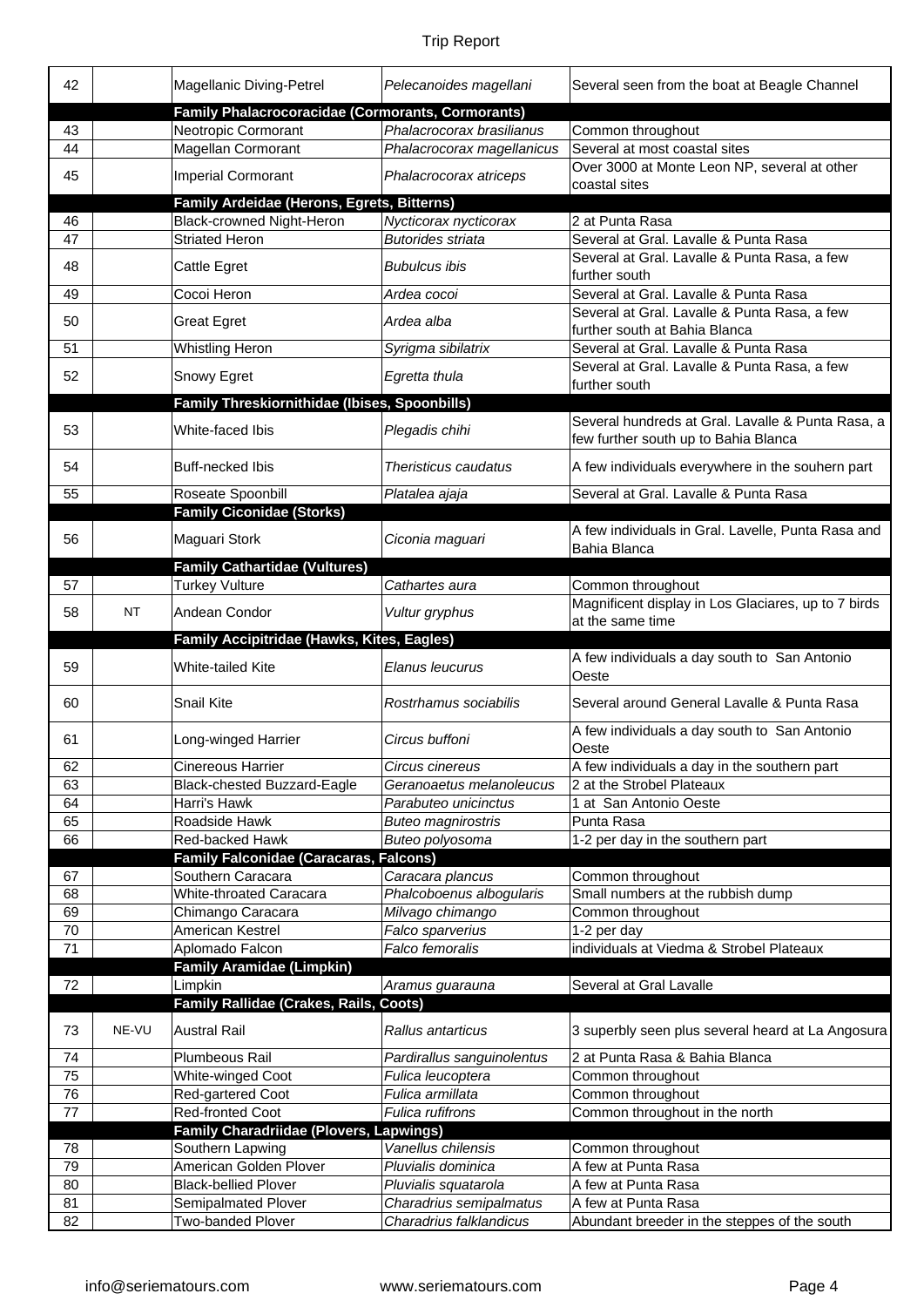| 83       |              | Tawny-throated Dotterel                                                 | Oreopholus ruficollis                            | Small groups around Piedra Buena & Rio Gallegos,<br>the occasional flock up to 30 |
|----------|--------------|-------------------------------------------------------------------------|--------------------------------------------------|-----------------------------------------------------------------------------------|
| 84       |              | <b>Family Haematopodidae (Oystercatchers)</b><br>American Oystercatcher | Haematopus palliatus                             | Common in the northern part                                                       |
|          |              |                                                                         |                                                  |                                                                                   |
| 85       |              | <b>Blackish Oystercatcher</b>                                           | Haematopus ater                                  | A few scatered along the coast in the southern part                               |
| 86       |              | Magellanic Oystercatcher                                                | Haematopus leucopodus                            | Abundant breeder in the steppes of the south                                      |
| 87       |              | Family Recurvirostridae (Stilts, Avocets)<br><b>Black-necked Stilt</b>  | Himantopus mexicanus                             | Common in the northern part                                                       |
|          |              | <b>Family Chionididae (Sheathbills)</b>                                 |                                                  |                                                                                   |
| 88       |              | Snowy Sheathbill                                                        | Chionis albus                                    | 10 at Monte Leon NP                                                               |
|          |              | <b>Family Pluvianellidae (Magellanic Plover)</b>                        |                                                  |                                                                                   |
| 89       | $\sf{NT}$    | Magellanic Plover                                                       | Pluvianellus socialis                            | 2 at La Angostura, a great sight!                                                 |
|          |              | <b>Family Scolopacidae (Snipe, Sandpipers)</b>                          |                                                  |                                                                                   |
| 90       |              | Magellanic Snipe                                                        | Gallinago magellanica                            | 1 around Rio Gallegos                                                             |
| 91       |              | <b>Hudsonian Godwit</b>                                                 | Limosa haemastica                                | Several flocks at different sites at the coast                                    |
| 92       |              | <b>Greater Yellowlegs</b>                                               | Tringa melanoleuca                               | A few at Punta Rasa                                                               |
| 93<br>94 |              | Lesser Yellowlegs<br><b>Ruddy Turnstone</b>                             | Tringa flavipes<br>Arenaria interpres            | A few at Punta Rasa & Gral. Lavalle<br>A few at Punta Rasa                        |
| 95       |              | Red Knot                                                                | Calidris canutus                                 | A flock at Punta Rasa                                                             |
| 96       |              | <b>White-rumped Sandpiper</b>                                           | Calidris fuscicollis                             | Common throughout                                                                 |
| 97       |              | <b>Baird's Sandpiper</b>                                                | Calidris bairdii                                 | Common throughout                                                                 |
|          |              |                                                                         |                                                  | A flock of 400 near Bahia Blanca, a few scattered                                 |
| 98       |              | Wilson's Phalarope                                                      | Phalaropus tricolor                              | individuals further south                                                         |
|          |              | <b>Family Thinocoridae (Seedsnipe)</b>                                  |                                                  |                                                                                   |
|          |              |                                                                         |                                                  | A pair near Paso Garibaldi was one of the                                         |
| 99       |              | White-bellied Seedsnipe                                                 | Attagis malouinus                                | highlights of the trip.                                                           |
| 100      |              | Grey-breasted Seedsnipe                                                 | Thinocorus orbignyianus                          | A breeding pair at Strobel Plateaux                                               |
| 101      |              | Least Seedsnipe                                                         | Thinocorus rumicivorus                           | Common throughout the southern part                                               |
|          |              | <b>Family Jacanidae (Jacanas)</b>                                       |                                                  |                                                                                   |
| 102      |              | Wattled Jacana                                                          | Jacana jacana                                    | 2 near Bahia Blanca                                                               |
|          |              |                                                                         |                                                  |                                                                                   |
|          |              | <b>Family Stercorariidae (Skuas)</b>                                    |                                                  |                                                                                   |
| 103      |              | Chilean Skua                                                            | Stercorarius chilensis                           | Seen at the beagle channel and ushuaia harbor                                     |
| 104      |              | <b>Brown Skua</b>                                                       | Stercorarius antarcticus                         | 2 at the penguin rookery in Punta Tombo                                           |
|          |              | Family Laridae (Skuas, Gulls, Terns, Skimmer)                           |                                                  |                                                                                   |
| 105      |              | Grey-hooded Gull                                                        | Chroicocephalus cirrhocephal A few at Punta Rasa |                                                                                   |
| 106      |              | <b>Brown-hooded Gull</b>                                                | Chroicocephalus maculipenni Common throughout    |                                                                                   |
| 107      |              | Dolphin Gull                                                            | Leucophaeus scoresbii                            | 5 at Monte Leon NP                                                                |
| 108      | EB-NE-VU     | Olrog's Gull                                                            | Larus atlanticus                                 | A few at Punta Rasa                                                               |
| 109      |              | Kelp Gull                                                               | Larus dominicanus                                | Very common throughout                                                            |
| 110      |              | Cayenne Tern                                                            | Sterna eurygnatha                                | Punta Rasa                                                                        |
| 111      |              | South American Tern                                                     | Sterna hirundinacea                              | Several at the sites along the patagonian coast                                   |
| 112      |              | Common Tern                                                             | Sterna hirundo                                   | Punta Rasa                                                                        |
| 113      |              | Snowy-crowned Tern                                                      | Sterna trudeaui                                  | Up to 10 a day south to Bahia Blanca                                              |
| 114      |              | Sandwich Tern                                                           | Thalasseus sandvicensis                          | 10 at Peninsula Valdes                                                            |
| 115      |              | Royal Tern                                                              | Thalasseus maximus                               | Several south to Punta Tombo                                                      |
|          |              | <b>Family Rhynchopidae (Skimmers)</b>                                   |                                                  |                                                                                   |
| 116      |              | <b>Black Skimmer</b>                                                    | Rynchops niger                                   | Punta Rasa & Gral Lavalle                                                         |
|          |              | <b>Family Columbidae (Pigeons, Doves)</b>                               |                                                  |                                                                                   |
| 117      | $\mathbf{I}$ | Rock Pigeon                                                             | Columba livia                                    | Common throughout                                                                 |
| 118      |              | Picazuro Pigeon                                                         | Patagioenas picazuro                             | Common south to Bahia Blanca                                                      |
| 119      |              | Spot-winged Pigeon                                                      | Patagioenas maculosa                             | 2-3 a day souht to San Antonio Oeste                                              |
| 120      |              | <b>Eared Dove</b>                                                       | Zenaida auriculata                               | Common throughout                                                                 |
| 121      |              | <b>Family Psittacidae (Parrots)</b><br>Nanday Parakeet                  | Nandayus nenday                                  | 2 Costanera Sur                                                                   |
|          |              |                                                                         |                                                  | Several hundreds at the colonies in Bahia Blanca &                                |
| 122      | <b>NE</b>    | <b>Burrowing Parrot</b>                                                 | Cyanoliseus patagonus                            | San Antonio Oeste                                                                 |
| 123      |              | Monk Parakeet                                                           | Myiopsitta monachus                              | Abundant south to Bahia Blanca                                                    |
|          |              | <b>Family Cuculidae (Cuckoos, Anis)</b>                                 |                                                  |                                                                                   |
| 124      |              | Guira Cuckoo                                                            | Guira guira                                      | Punta Rasa and Costanera Sur                                                      |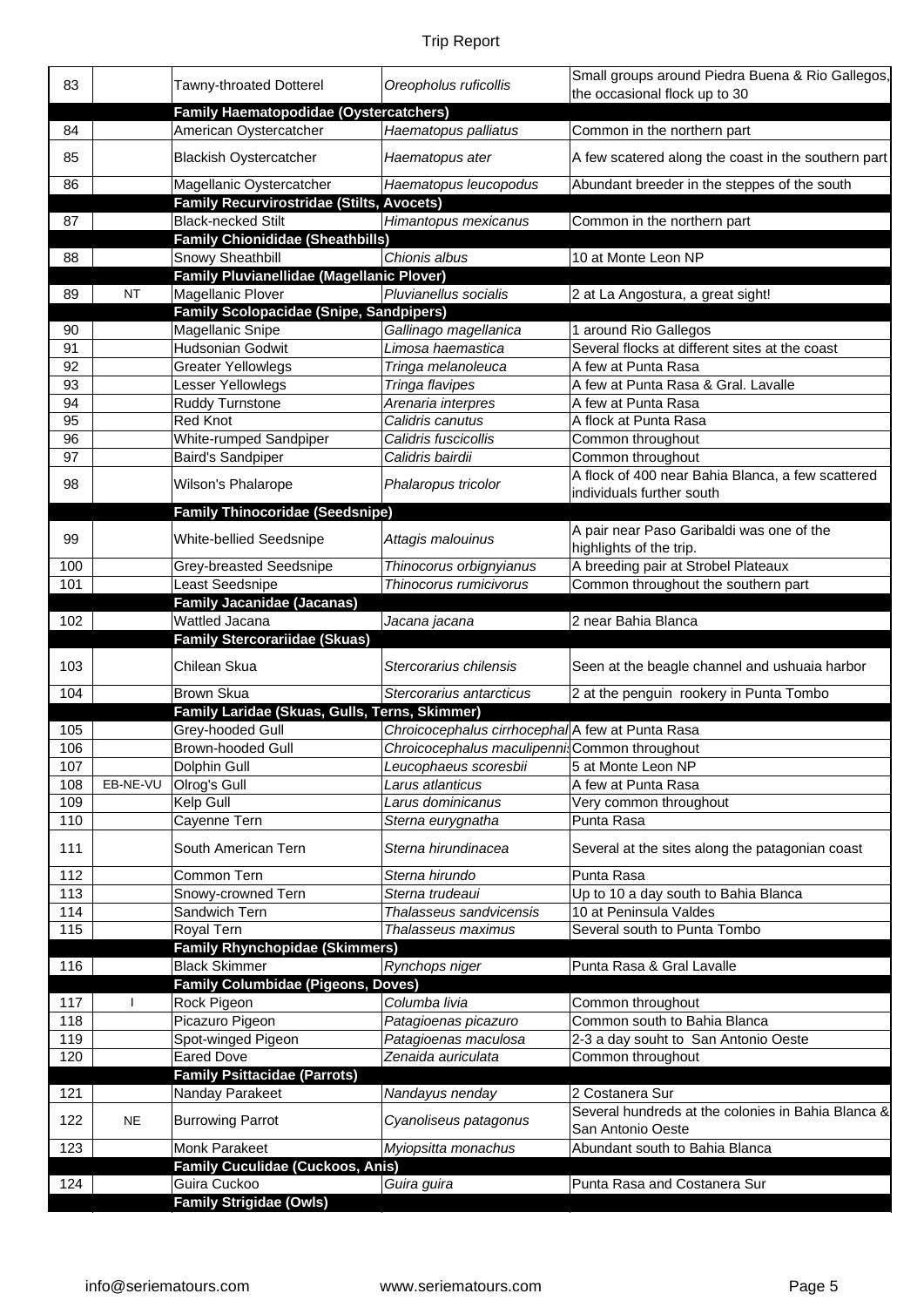| 125        |           | Lesser Horned Owl                                           | <b>Bubo magellanicus</b>                    | 1 near San Antonio Oeste and 2 at La Angostura                                                                 |
|------------|-----------|-------------------------------------------------------------|---------------------------------------------|----------------------------------------------------------------------------------------------------------------|
|            |           |                                                             |                                             |                                                                                                                |
| 126        |           | Austral Pygmy-Owl<br><b>Burrowing Owl</b>                   | Glaucidium nanum                            | 3 at Los Glaciares NP                                                                                          |
| 127        |           | <b>Family Trochilidae (Hummingbirds)</b>                    | Athene cunicularia                          | 1 at Punta Rasa and at San Antonio Oeste                                                                       |
| 128        |           | <b>Glittering-bellied Emerald</b>                           | Chlorostilbon aureoventris                  | 2 near Bahia Blanca                                                                                            |
|            |           | <b>Family Picidae (Woodpeckers)</b>                         |                                             |                                                                                                                |
| 129        |           | Green-barred Woodpecker                                     | Colaptes melanochloros                      | Several at Punta Rasa and Gral Lavalle                                                                         |
| 130        |           | Chilean Flicker                                             | Colaptes pitius                             | 2 at Los Glaciares NP                                                                                          |
| 131        |           | Campo Flicker                                               | Colaptes campestris                         | Several at Punta Rasa and Gral Lavalle                                                                         |
| 132        |           | Magellanic Woodpecker                                       | Campephilus magellanicus                    | Found at Tierra del Fuego National Park                                                                        |
|            |           | <b>Family Furnariidae (Ovenbirds)</b><br>Short-billed Miner |                                             |                                                                                                                |
| 133<br>134 |           | <b>Common Miner</b>                                         | Geositta antarctica<br>Geositta cunicularia | 3 at the Strobel Plateaux<br>Very common throughout the southern part                                          |
|            |           |                                                             |                                             |                                                                                                                |
| 135        | <b>NE</b> | <b>Band-tailed Earthcreeper</b>                             |                                             | Ochetorhynchus phoenicurus Finally 1 at the windy steppes near Rio Gallegos!!                                  |
| 136        |           | Scale-throated Earthcreeper                                 | Upucerthia dumetaria                        | Common in the southern part, very vocal                                                                        |
| 137        |           | <b>Bar-winged Cinclodes</b>                                 | Cinclodes fuscus                            | 2 at Los Glaciares NP                                                                                          |
| 138        |           | <b>Grey-flanked Cinclodes</b>                               | Cinclodes oustaleti                         | Seen at Le Martial Glacier                                                                                     |
| 139        |           | Dark-bellied Cinclodes                                      | Cinclodes patagonicus                       | Found in Santa Cruz and Tierra del Fuego                                                                       |
| 140        |           | Rufous Hornero                                              | Furnarius rufus                             | Very common throughout the norhtern part to San<br>Antonio Oeste                                               |
| 141        |           | Wren-like Rushbird                                          | Phleocryptes melanops                       | Common whereever there were some reedbeds,<br>south to La Angostura                                            |
|            |           |                                                             |                                             | Seen in the sub antarctic woods of Tierra del                                                                  |
| 142        |           | Thorn-tailed Rayadito                                       | Aphrastura spinicauda                       | Fuego                                                                                                          |
| 143        |           | Plain-mantled Tit-Spinetail                                 | Leptasthenura aegithaloides                 | A few near San Antonio Oeste and some more at<br>La Angostura                                                  |
| 144        |           | Sulphur-thoated Spinetail                                   | Cranioleuca sulphurifera                    | Punta Rasa, Gral Lavalle and Costanera Sur                                                                     |
| 145        |           | Sharp-billed Canastero                                      | Asthenes pyrrholeuca                        | Very common in the southern part, always vocal                                                                 |
|            |           |                                                             |                                             |                                                                                                                |
| 146        |           | Short-billed Canastero                                      | Asthenes baeri                              | Uncommon in San Antonio Oeste<br>Individuals at Pla Valdes, Punta Tombo and                                    |
| 147        | E         | Patagonian Canastero                                        | Asthenes patagonica                         | perhaps one at San Antonio Oeste?                                                                              |
| 148        |           | <b>Austral Canastero</b>                                    | Asthenes anthoides                          | 1 near Gallegos, despite the increasing winds                                                                  |
| 149        | EB-NE     | Hudson's Canastero                                          | Asthenes hudsoni                            | a couple of this sought after bird at General Lavalle                                                          |
| 150        |           | Freckle-breasted Thornbird                                  | Phacellodomus striaticollis                 | General Lavalle & Costanera Sur                                                                                |
| 151        |           | Firewood-gatherer                                           | Anumbius annumbi                            | Punta Rasa & Gral Lavalle                                                                                      |
| 152        |           | <b>Brown Cacholote</b>                                      | Pseudoseisura lophotes                      | 2 near San Antonio Oeste                                                                                       |
| 153        | Е         | <b>White-throated Cacholote</b>                             | Pseudoseisura gutturalis                    | 2 near San Antonio Oeste, very vocal, nesting                                                                  |
| 154        |           | <b>White-throated Treerunner</b>                            | Pygarrhichas albogularis                    | 4 very playful birds at Los Glaciares NP                                                                       |
|            |           | <b>Family Rhinocryptidae (Tapaculos)</b>                    |                                             |                                                                                                                |
| 155        |           | Magellanic Tapaculo                                         | Scytalopus magellanicus                     | 2 birds finally decided to come out of cover at Los<br>Glaciares NP. Also in Tierra del Fuego National<br>Park |
|            |           | <b>Family Tyrannidae (Tyrant-Flycatchers)</b>               |                                             |                                                                                                                |
| 156        |           | White-crested Elaenia                                       | Elaenia albiceps                            | 20 of this often very abundant species at Los<br>Glaciares NP                                                  |
| 157        |           | Yellow-billed Tit-Tyrant                                    | Anairetes flavirostris                      | 2 near San Antonio Oeste                                                                                       |
| 158        |           | Sooty Tyrannulet                                            | Serpophaga nigricans                        | Punta Rasa & Gral Lavalle                                                                                      |
| 159        |           | White-crested Tyrannulet                                    | Serpophaga subcristata                      | Several at Gral Lavalle                                                                                        |
| 160        | EB        | Grey-crowned Tyrannulet                                     | Serpophaga sp nov                           | 2-8 a day in Bahia Blanca & San Antonio Oeste                                                                  |
| 161        |           | <b>Warbling Doradito</b>                                    |                                             | Pseudocolopteryx flaviventris   A few at Punta Rasa & Gral Lavalle                                             |
|            |           |                                                             |                                             | 2-5 birds whereever there were some reedbeds,                                                                  |
| 162        |           | Many-colored Rush-Tyrant                                    | Tachuris rubrigastra                        | south to La Angostura, plus a lost one with the                                                                |
|            |           |                                                             |                                             | penguins at Punta Tombo!                                                                                       |
| 163        |           | Vermilion Flycatcher                                        | Pyrocephalus rubinus                        | Always in numbers in Punta Rasa & Gral Lavalle, a<br>few south to San Antonio Oeste                            |
| 164        |           | <b>Austral Negrito</b>                                      | Lessonia rufa                               | Up to 50 a day in the southern part of the trip                                                                |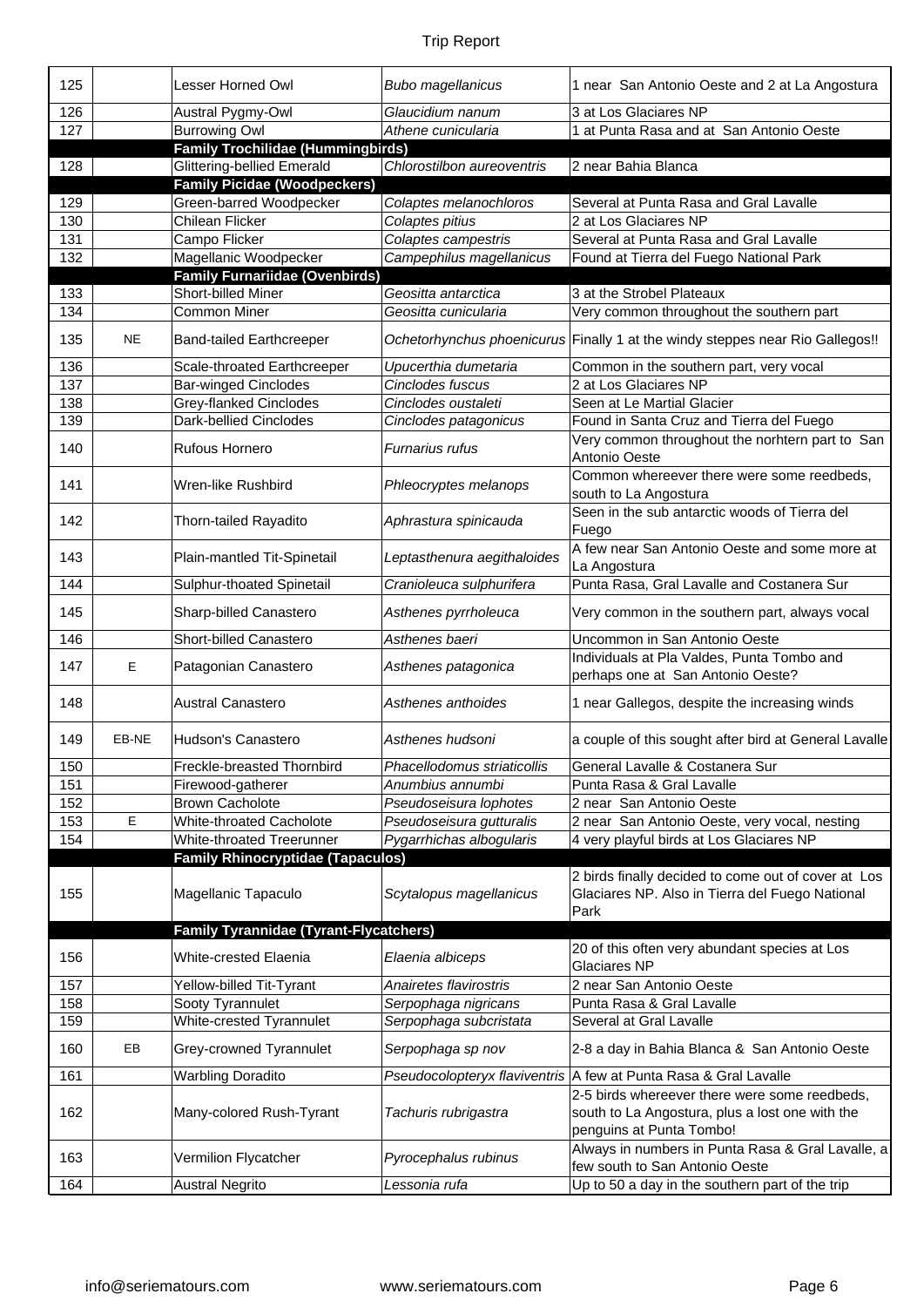| 165 | EB        | Hudson's Black-Tyrant                                    | Knipolegus hudsoni          | 10 plus displaying males of this sometimes hard to<br>find breeding endemic near San Antonio Oeste |
|-----|-----------|----------------------------------------------------------|-----------------------------|----------------------------------------------------------------------------------------------------|
| 166 |           | White-winged Black-Tyrant                                | Knipolegus aterrimus        | 3-5 every day near San Antonio Oeste                                                               |
| 167 |           | Spectacled Tyrant                                        | Hymenops perspicillatus     | up to 15 birds whereever there were some<br>reedbeds, south to La Angostura                        |
| 168 |           | Yellow-browed Tyrant                                     | Satrapa icterophrys         | a few at Punta Rasa                                                                                |
| 169 |           | Spot-billed Ground-Tyrant                                | Muscisaxicola maculirostris | 2 near Gobernador Gregores                                                                         |
| 170 |           | Dark-faced Ground-Tyrant                                 | Muscisaxicola maclovianus   | 3 in Los Glaciares NP                                                                              |
| 171 |           | Cinnamon-bellied Ground-Tyrant Muscisaxicola capistratus |                             | 2 at the Strobel Plateaux and 6 more at Monte<br>Leon NP                                           |
| 172 |           | Ochre-naped Ground-Tyrant                                | Muscisaxicola flavinucha    | Small numbers at Le Matrial Glacier                                                                |
| 173 |           | Grey-bellied Shrike-Tyrant                               | Agriornis micropterus       | 2 at Peninsula Valdes & 1 near La Angostura                                                        |
| 174 | EB        | Lesser Shrike-Tyrant                                     | Agriornis murinus           | 3 near Punta Tombo                                                                                 |
| 175 |           | Fire-eyed Diucon                                         | Xolmis pyrope               | At least 20 near Los Glaciares NP                                                                  |
| 176 | EB        | <b>Black-crowned Monjita</b>                             | Xolmis coronatus            | 1 of this very handsome tyrants near San Antonio<br>Oeste                                          |
| 177 |           | White Monjita                                            | Xolmis irupero              | Another handsome bird, 2-3 individuals near San<br>Antonio Oeste                                   |
| 178 | Ε         | Rusty-backed Monjita                                     | Xolmis rubetra              | 4 displaying birds at Peninsula Valdes                                                             |
| 179 | <b>NE</b> | Chocolate-vented Tyrant                                  | Neoxolmis rufiventris       | Up to 30 a day in the southern part of the trip                                                    |
| 180 |           | Cattle Tyrant                                            | Machetornis rixosa          | A few at Punta Rasa, Gral Lavalle & Costanera Sur                                                  |
| 181 |           | <b>Great Kiskadee</b>                                    | Pitangus sulphuratus        | An abundant and conspicuos bird in the northern<br>part of the trip                                |
| 182 |           | Fork-tailed Flycatcher                                   | Tyrannus savana             | Another abundant and conspicuos bird in the<br>northern part of the trip                           |
| 183 |           | <b>Tropical Kingbird</b>                                 | Tyrannus melancholicus      | A few at Punta Rasa & Gral Lavalle                                                                 |
|     |           | <b>Family Cotingidae (Plantcutters, Cotingas)</b>        |                             |                                                                                                    |
| 184 |           | White-tipped Plantcutter                                 | Phytotoma rutila            | 8 displaying & calling males near San Antonio<br>Oeste                                             |
| 185 |           | <b>Rufous-tailed Plantcutter</b>                         | Phytotoma rara              | 2 in Los Glaciares NP and 2 more at Monte Leon<br>NP (migrating?)                                  |
|     |           |                                                          |                             |                                                                                                    |
|     |           | <b>Family Hirundinidae (Swallows)</b>                    |                             |                                                                                                    |
| 186 |           | <b>Blue-and-white Swallow</b>                            | Pygochelidon cyanoleuca     | A few individuals every day south from San Antonio<br>Oeste                                        |
| 187 |           | Grey-breasted Martin                                     | Progne chalybea             | Abundant south to San Antonio Oeste                                                                |
| 188 |           | Southern Martin                                          | Progne elegans              | 10-20 a day around Pla Valdes & Punta Tombo                                                        |
| 189 |           | White-rumped Swallow                                     | Tachycineta leucorrhoa      | Up to 60 a day in the northern part of the trip south<br>to Trelew                                 |
| 190 |           | <b>Chilean Swallow</b>                                   | Tachycineta meyeni          | Replaces the previous one in the south, up to 50 a<br>day                                          |
| 191 |           | <b>Barn Swallow</b>                                      | Hirundo rustica             | At least one in Gral Lavalle                                                                       |
|     |           | <b>Family Troglodytidae (Wrens)</b>                      |                             |                                                                                                    |
| 192 |           | House Wren                                               | Troglodytes aedon           | Common throughout                                                                                  |
| 193 |           | Sedge Wren                                               | Cistothorus platensis       | 1 at either Costanera Sur and La Angostura                                                         |
|     |           | <b>Family Polioptilidae (Gnatcatchers)</b>               |                             |                                                                                                    |
| 194 |           | <b>Masked Gnatcatcher</b>                                | Polioptila dumicola         | 3 at Costanera Sur                                                                                 |
|     |           | <b>Family Turdidae (Thrushes)</b>                        |                             |                                                                                                    |
| 195 |           | Rufous-bellied Thrush                                    | Turdus rufiventris          | 6 at Costanera Sur                                                                                 |
| 196 |           | <b>Austral Thrush</b>                                    | Turdus falcklandii          | 2-10 birds a day in the southern part of the trip,<br>remarkably, also 2 at San Antonio Oeste      |
|     |           | <b>Family Mimidae (Mockingbirds)</b>                     |                             |                                                                                                    |
| 197 |           | Chalk-browed Mockingbird                                 | Mimus saturninus            | Common throughout Punta Rasa, Gral Lavalle &<br>Costanera Sur                                      |
| 198 | <b>NE</b> | Patagonian Mockingbird                                   | Mimus patagonicus           | Up to 20 birds a day in the San Antonio Oeste<br>area, a few individuals further south             |
| 199 | EB        | White-banded Mockingbird                                 | Mimus triurus               | Up to 20 birds a day in the San Antonio Oeste area                                                 |
|     |           | <b>Family Sturnidae (Starlings, Mynas)</b>               |                             |                                                                                                    |
| 200 |           | <b>European Starling</b>                                 | Sturnus vulgaris            | A few in Buenos Aires                                                                              |
| 201 |           | <b>Family Motacillidae (Pipits)</b><br>Correndera Pipit  | Anthus correndera           | Common throughout                                                                                  |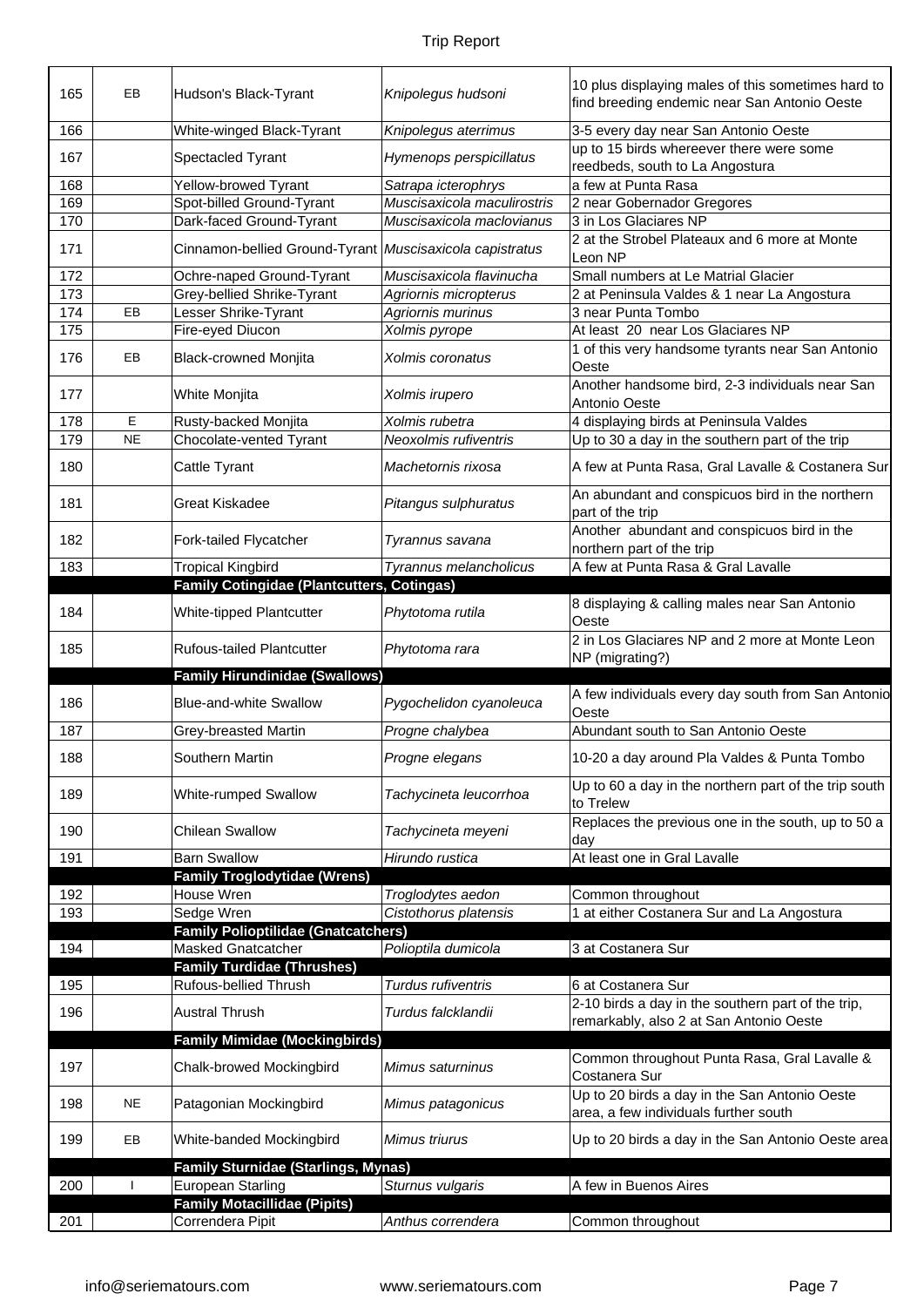| 202        |           | Hellmayr's Pipit                                            | Anthus hellmayri                                   | A few at Punta Rasa                                                                    |
|------------|-----------|-------------------------------------------------------------|----------------------------------------------------|----------------------------------------------------------------------------------------|
|            |           | <b>Family Thraupidae (Tanagers)</b>                         |                                                    |                                                                                        |
| 203        |           | Yellow-billed Cardinal                                      | Paroaria capitata                                  | 2 at Costanera Sur                                                                     |
| 204        |           | <b>Red-crested Cardinal</b>                                 | Paroaria coronata                                  | 1 of this gorgeous birds at Costanera Sur                                              |
| 205        |           | Blue-and-yellow Tanager                                     | Thraupis bonariensis                               | A few at Punta Rasa & Gral Lavalle, 4 at San<br>Antonio Oeste                          |
|            |           | Incertae sedis (Bush tanagers, Grassquits, etc)             |                                                    |                                                                                        |
| 206        |           | Golden-billed Saltator                                      | Saltator aurantiirostris                           | 2-4 individuals every day near San Antonio Oeste                                       |
|            |           | <b>Family Emberizidae (Emberizid Finches)</b>               |                                                    |                                                                                        |
| 207        |           | <b>Rufous-collared Sparrow</b>                              | Zonotrichia capensis                               | Did we see any? Up to 1000 a day!!!                                                    |
| 208        |           | Gray-hooded Sierra-Finch                                    | Phrygilus gayi                                     | A few at Los Glaciares NP and some more at<br>strobel plateau                          |
| 209        |           | Patagonian Sierra-Finch                                     | Phrygilus patagonicus                              | 5 at least near Los Glaciares N                                                        |
| 210        |           | Mourning Sierra-Finch                                       | Phrygilus fruticeti                                | Common throughout the southern part                                                    |
| 211        | Е         | Carbonated Sierra-Finch                                     | Phrygilus carbonarius                              | 2 individuals of this endemic were displaying near<br>San Antonio Oeste                |
| 212        |           | Common Diuca-Finch                                          | Diuca diuca                                        | Common throughout                                                                      |
| 213        |           | <b>White-bridled Finch</b>                                  | Melanodera melanodera                              | After much search due to the strong winds 3<br>gorgeous males showed near Rio Gallegos |
| 214        |           | Yellow-bridled Finch                                        | Melanodera xanthogramma                            | Found at Le Martial Glacier, Ushuaia                                                   |
| 215        |           | Long-tailed Reed-Finch                                      | Donacospiza albifrons                              | Punta Rasa                                                                             |
| 216        |           | Black-and-rufous Warbling-Finch                             | Poospiza nigrorufa                                 | Some at Punta Rasa and 6 at Costanera Sur                                              |
| 217        |           | Ringed Warbling-Finch                                       | Poospiza torquata                                  | Up to 10 a day near San Antonio Oeste                                                  |
| 218        |           | <b>Greater Yellow-Finch</b>                                 | Sicalis auriventris                                | 1 aproaching Los Glaciares NP                                                          |
| 219        | <b>NE</b> | Patagonian Yellow-Finch                                     | Sicalis lebruni                                    | Common thoughout the southern part, flocks up to<br>30 birds                           |
| 220        |           | Saffron Finch                                               | Sicalis flaveola                                   | Common in buenos aires                                                                 |
| 221        |           | Grassland Yellow-Finch                                      | Sicalis Iuteola                                    | Very abundant in the north, up to 500 birds a day<br>south to Puerto Madryn            |
| 222        |           | Great Pampa-Finch                                           | Embernagra platensis                               | A few a day in Punta Rasa, Gral Lavalle &<br>Costanera Sur                             |
|            |           |                                                             |                                                    |                                                                                        |
| 223        |           | Double-collared Seedeater                                   | Sporophila caerulescens                            | A few in Costanera Sur                                                                 |
| 224        | NE-EN     | <b>Yellow Cardinal</b>                                      | Gubernatrix cristata                               | One fantastic bird showed near San Antonio Oeste<br>after much search under the sun!   |
|            |           | <b>Family Parulidae (New World Warblers)</b>                |                                                    |                                                                                        |
| 225        |           | Masked Yellowthroat                                         | Geothlypis aequinoctialis                          | 4 at Costanera Sur                                                                     |
|            |           | Family Icteridae (Orioles, Blackbirds)                      |                                                    |                                                                                        |
| 226        |           | Scarlet-headed Blackbird                                    | Amblyramphus holosericeus                          | a few in Punta Rasa area                                                               |
| 227        |           | Yellow-winged Blackbird                                     | Agelasticus thilius                                | Up to 50 birds whereever there were some<br>reedbeds, south to La Angostura            |
| 228        |           | Brown-and-yellow Marshbird                                  | Pseudoleistes virescens                            | Up to 100 a day in Punta Rasa, Gral Lavalle &                                          |
|            |           |                                                             |                                                    | Costanera Sur                                                                          |
| 229        |           | Bay-wing Cowbird                                            | Agelaioides badius<br><b>Molothrus bonariensis</b> | 1 at Costanera Sur                                                                     |
| 230<br>231 |           | <b>Shiny Cowbird</b><br>White-browed Blackbird              |                                                    | Abundant south to Trelew                                                               |
|            |           |                                                             | Sturnella superciliaris                            | Groups in agricultural land in the pampas                                              |
| 232        | NE-VU     | Pampas Meadowlark                                           | Sturnella defilippii                               | 3 individual near Bahia Blanca, 2 of them<br>displaying males!                         |
| 233        |           | Long-tailed Meadowlark                                      | Sturnella loyca                                    | Very common at most sites                                                              |
|            |           | <b>Family Fringilidae (Cardueline Finches)</b>              |                                                    |                                                                                        |
| 234        |           | <b>Hooded Siskin</b>                                        | Carduelis magellanica                              | A few aound Gral Lavalle                                                               |
| 235        |           | <b>Black-chinned Siskin</b>                                 | Carduelis barbata                                  | A few near Los Glaciares NP and some more at<br>Strobel plateau                        |
|            |           |                                                             |                                                    |                                                                                        |
| 236        |           | <b>Family Passeridae (Sparrows)</b><br><b>House Sparrow</b> | Passer domesticus                                  | Common thoughout                                                                       |
|            |           |                                                             |                                                    |                                                                                        |
|            |           |                                                             |                                                    |                                                                                        |
|            |           |                                                             |                                                    |                                                                                        |
|            |           |                                                             |                                                    |                                                                                        |
|            |           |                                                             |                                                    |                                                                                        |
|            |           |                                                             |                                                    |                                                                                        |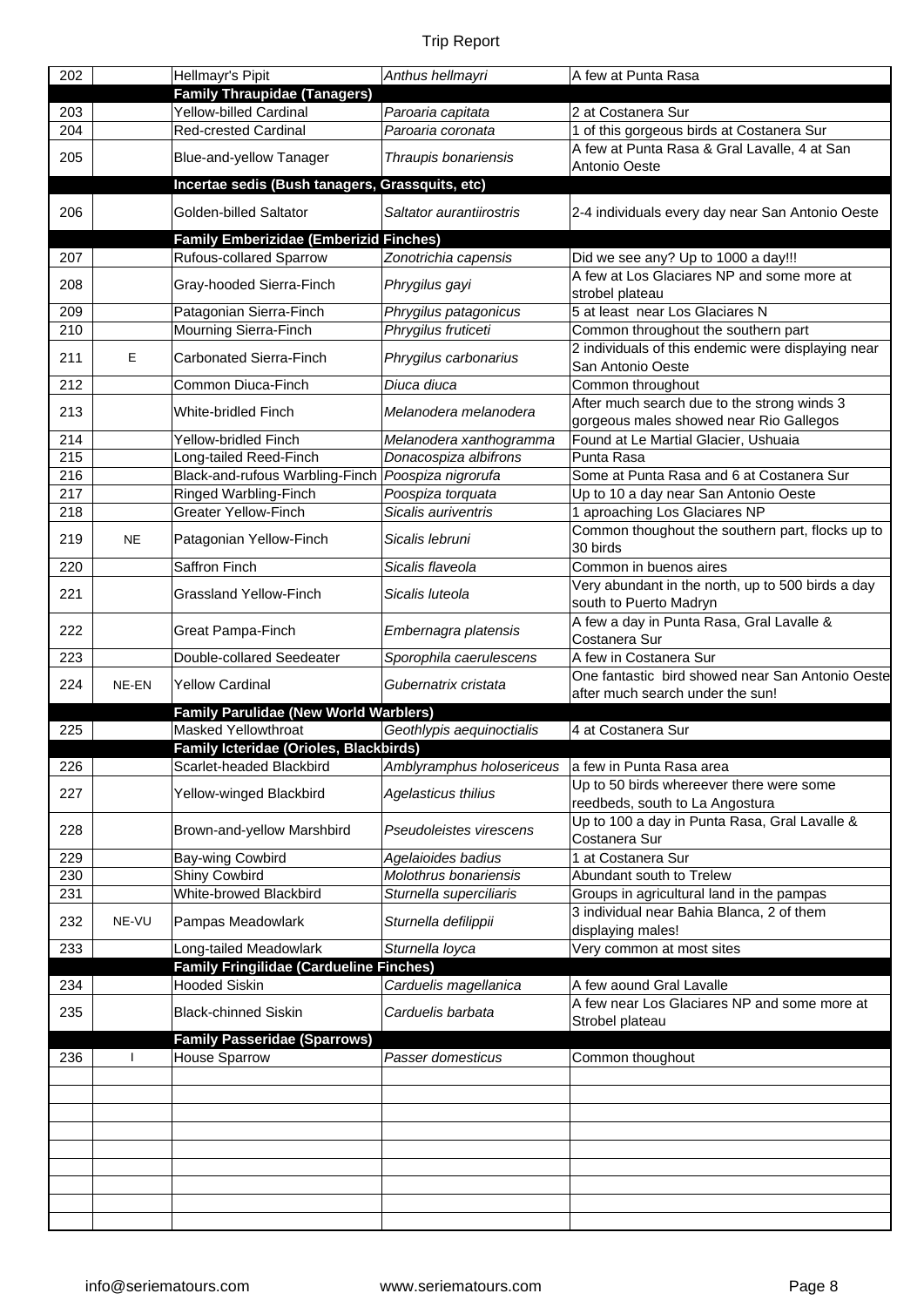|                | <b>MAMMALS</b> |                          |                          |  |
|----------------|----------------|--------------------------|--------------------------|--|
|                |                | Argentine Grey Fox       | Lycalopex griseus        |  |
| $\overline{2}$ |                | Culpeo Fox               | Lycalopex culpaeus       |  |
| 3              |                | Molina's Hog-nosed Skunk | Conepatus chinga         |  |
| 4              |                | South American Fur Seal  | Arctocephalus australis  |  |
| 5              |                | South American Sea Lion  | Otaria flavescens        |  |
| 6              |                | Southern Elephant Seal   | Mirounga leonina         |  |
| 7              |                | Guanaco                  | Lama guanicoe            |  |
| 8              |                | Southern Right Whale     | Eubalaena australis      |  |
| 9              |                | Seven-banded Armadillo   | Dasypus septemcinctus    |  |
| 10             |                | European Hare            | Lepus europaeus          |  |
| 11             |                | Coypu                    | Myocastor coypus         |  |
| 12             |                | Talas Tuco-Tuco          | Ctenomys talarum talarum |  |
| 13             |                | Patagonian Mara          | Dolichotis patagonum     |  |
| 14             |                | Southern Mountain Cavy   | Microcavia australis     |  |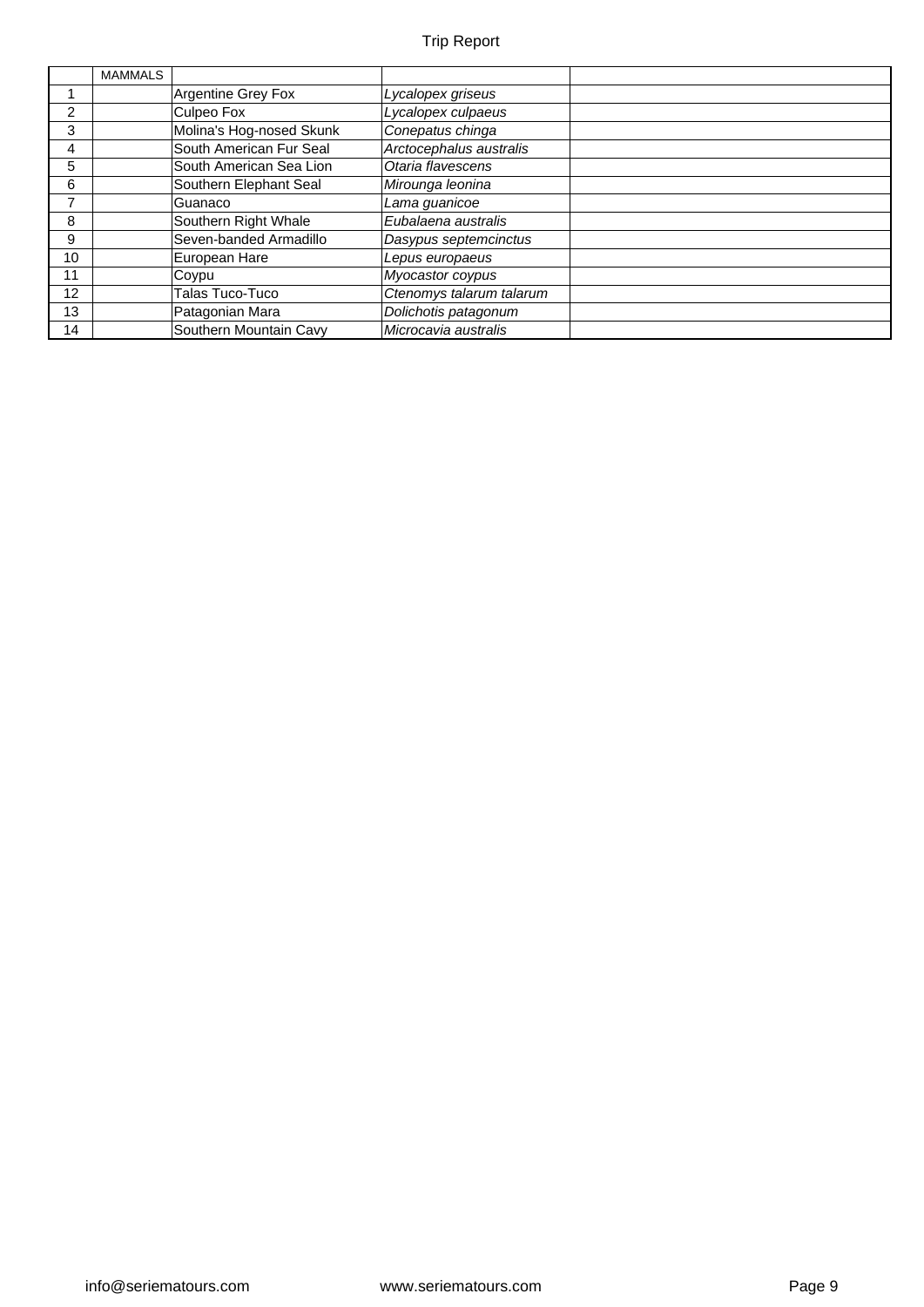





Clockwise from top left: White Throated Treerunner, Magellanic Woodpecker, Searching for seabirds (Valdes Peninsula), Tawny-throated Dotterel - © Santiago Imberti / Seriema Nature Tours